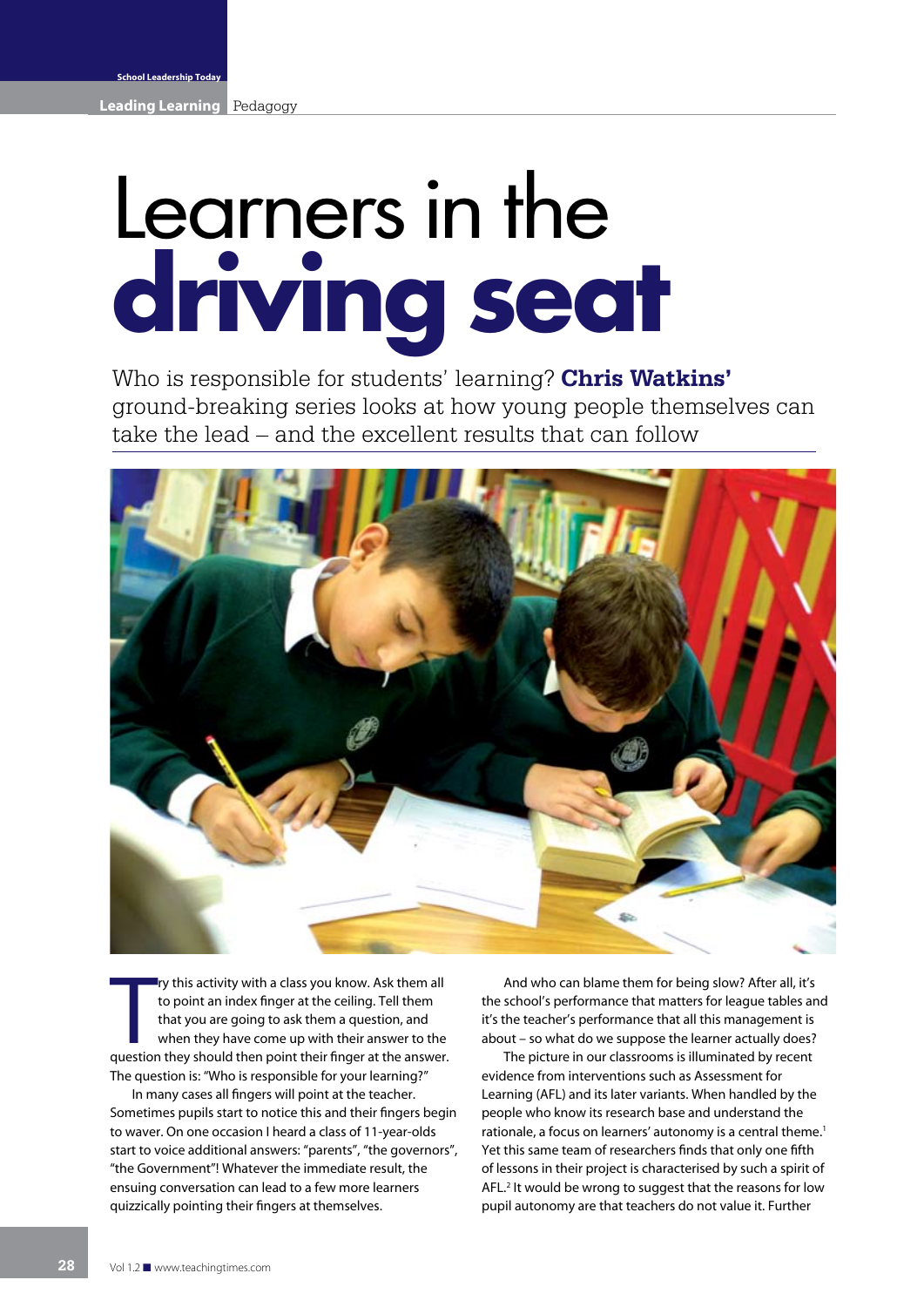So what do we want for learners in our classes (as well as for ourselves as learners)? Here's where the metaphor of 'driving' our learning can offer some valuable description. When driving we have an idea for a destination – perhaps a bit of a map of the territory; we have hands on the wheel, steering – making decisions as the journey unfolds; and all this is crucially related to the core process of noticing how it's going and how that relates to where we want to be. When it comes to learning, those core processes are the key to being an effective learner. They involve planning, monitoring, and reflecting.

Plenty of research demonstrates that when learners drive the learning it leads to:

- greater engagement and intrinsic motivation4 n
- students setting higher challenge<sup>5</sup> n
- students evaluating their work<sup>6</sup> n
- better problem-solving.<sup>7</sup> n

If we continue the metaphor of learning as a journey then we can also reclaim something of value from the current overemphasis on end points and underemphasis on the journey to those ends. So how can we add some detail to this metaphor? Try reading the following sequence and see whether it describes some of your experience of a driving journey.

Before starting:

- Where do we want to get to?
- Which way should we go?
- Has someone got a map?
- Or shall we make up our own route?
- Is there anything to remember from previous journeys?
- Do we need to take any equipment?

On the road:

- How's it going?
- Are we on the right track?
- Do we need to change direction?
- Shall we check back on the map? n
- Has anyone gone another way?
- Cor, look!

Journey's end:

- Where did we get to?
- Is this the place we planned? Maybe it's better!
- Shall we take a photo/send a postcard? n
- Did anyone get here by another route? n
- Where next? n

Now read the sequence again and see whether it can describe some of your experience of learning. If it does, you might agree that we can help any learner become more

effective at the core skills of planning, monitoring and reflecting by using metaphors and prompts such as these. To do so is to help them notice more about the experience of learning and become more in charge of it. In any climate, it's the learners who are responsible for whatever achievements occur, so let's give them credit for it and improve from there.

## **No magic bullets**

Classroom practices for promoting learner-driven learning (and there are no simple 'magic bullets') cluster around the themes of 'purpose and planning', 'choice', and 'voice and review'. If learners are to find purpose in classroom activities, we may need to revise some current practices which have squarely placed purpose in the voice of the teacher (as a ventriloquist for the QCA schemes of work). For example, Sonia is in a school where she is asked to put the 'learning objective' on the whiteboard. Fortunately she does not spend time getting learners to write it down, but instead asks them in pairs to discuss:

- What could it mean? n
- Who uses that? n
- What might I be able to do with it? n
- How could we best learn that? n

The discussions highlight important issues about understanding, and make key connections with pupils' real lives. And even a creative teacher like Sonia finds new ideas in the suggestions pupils make for how best to learn.

Learners also feel engagement with purpose when they feel they have made a choice. This point is sometimes responded to as though I was proposing the classroom suddenly becomes all 'free choice'. Not so. Indeed, children themselves do not seek this. Even young children express views along the lines of 'I want to make my own choices… sometimes.' Children can gain value from what adults choose as important. So even when pupils' choice is extended, it will be alongside another important aspect of learning – how they get themselves to do things they have not chosen.

Pupils might make classroom choices on what they learn, how they learn, how well they learn, and why they learn. Classroom approaches of the style of Philosophy for Children and 'intelligent learning' are salient here. When learners' questions are elicited in order to drive the agenda, teachers are often surprised. Sarah, a Reception class teacher, tried this at the start of a unit on forces, only to hear many highlevel questions, including "How does a helicopter stay up?" In the same school Christie, a Year 6 teacher who is very practised in supporting learners' autonomy, was astounded at the questions that were generated after reading a short story: "What is real?", "How do we imagine?" and more.

For learners to 'drive' classroom activity we may have to review other current practices, especially those carrying the message that the teacher is driving the agenda (again sometimes as a ventriloquist for the latest package or the future test). Literacy is a domain where this is prevalent, and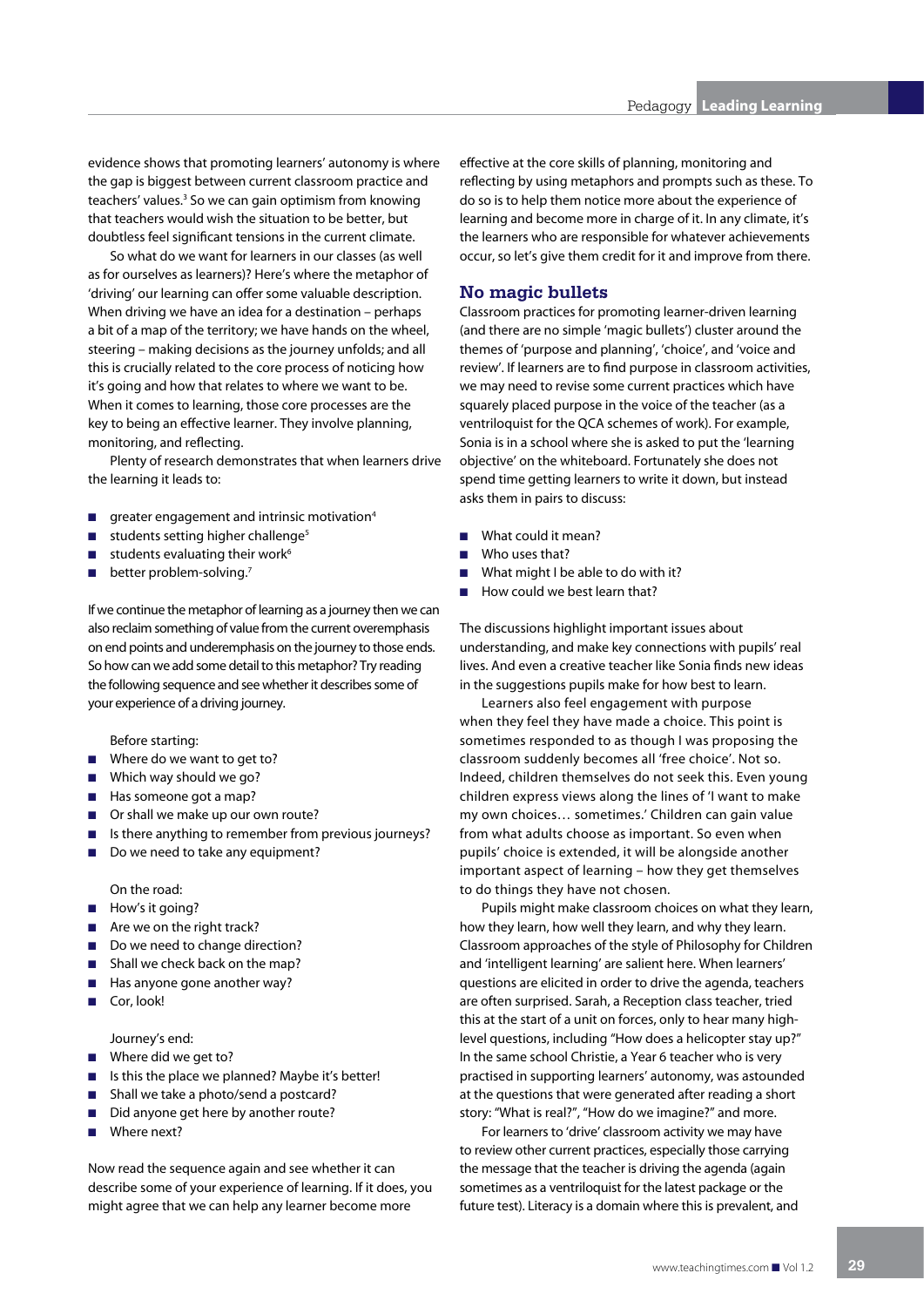

children continue to have to create text for the teacher, rather than write with their own purpose. A teacher, Maria, wrote to me recently about a colleague's experience with their Year 6 class as part of a school review of the curriculum: "They asked the children what they liked and what they would like to see more of (or less of). The children said that they would often just like to have a go at writing – they felt that the teachers modelled too much sometimes and it could take the fun out of writing. They felt that if they were given a chance to 'have a go' first, then any marking or feedback would make much more sense because they'd already know what they could do and what they needed to improve."

Maria herself is someone who also engages learners' voices in significant ways. Recently she was bored with starting the year on 'classroom codes' because they turn out to be focused on compliance. So she asked her class to decide some principles for how their classroom should be in order for their learning to be best. The class came up with four principles – listening to each other, active learning, sharing thoughts and ideas, and thinking of others – and created a large poster with the acronym 'We're LAST!' (a fun provocation for their teacher in a year which could be dominated by SATs!).

It's so much easier to review a journey when one has been aware of and in touch with it all along, and that is made easier if one has planned a direction at the start. So end-ofjourney reviews are likely to be much more vibrant and rich than lots of the stilted conversations in current 'plenaries'. They may be prompted by asking: "How did the driving go?"

## **Promoting learner-driven learning**

So how can we promote the development of more learner-

driven learning? Here we may have to face the challenging insight from those who have studied the culture of schools and its impact on classroom pedagogy. As Seymour Sarason put it, teachers treat their pupils in the same way that they as teachers are treated by their managers. So has management in your school adopted the 'command and control' style favoured by government nowadays? Or does the management in your school recognise the facts of the school situation – that it's the classroom that makes the difference – and operate in a more distributed way to help the classroom be the best it can be?

Encouraging learner-driven learning needs several actions; one is *naming the problem*. We need to foster a widespread awareness that some of the current climate may be having counter-productive effects in the classroom, as put by Maryellen Weimer:

- The more structured we make the environment, the more structure the students need.
- The more we decide for students, the more they expect us to decide. n
- The more motivation we provide, the less they find within themselves.
- **The more responsibility for learning we try to assume,** the less they accept on their own.
- The more control we exert, the more restive their response.<sup>8</sup> n

A second element of promoting learner-driven learning is *identifying the way ahead*. Here again, recent research points a direction. Out of many aspects of school conditions and their management that promote learner autonomy in the classroom, only one element has been shown to be